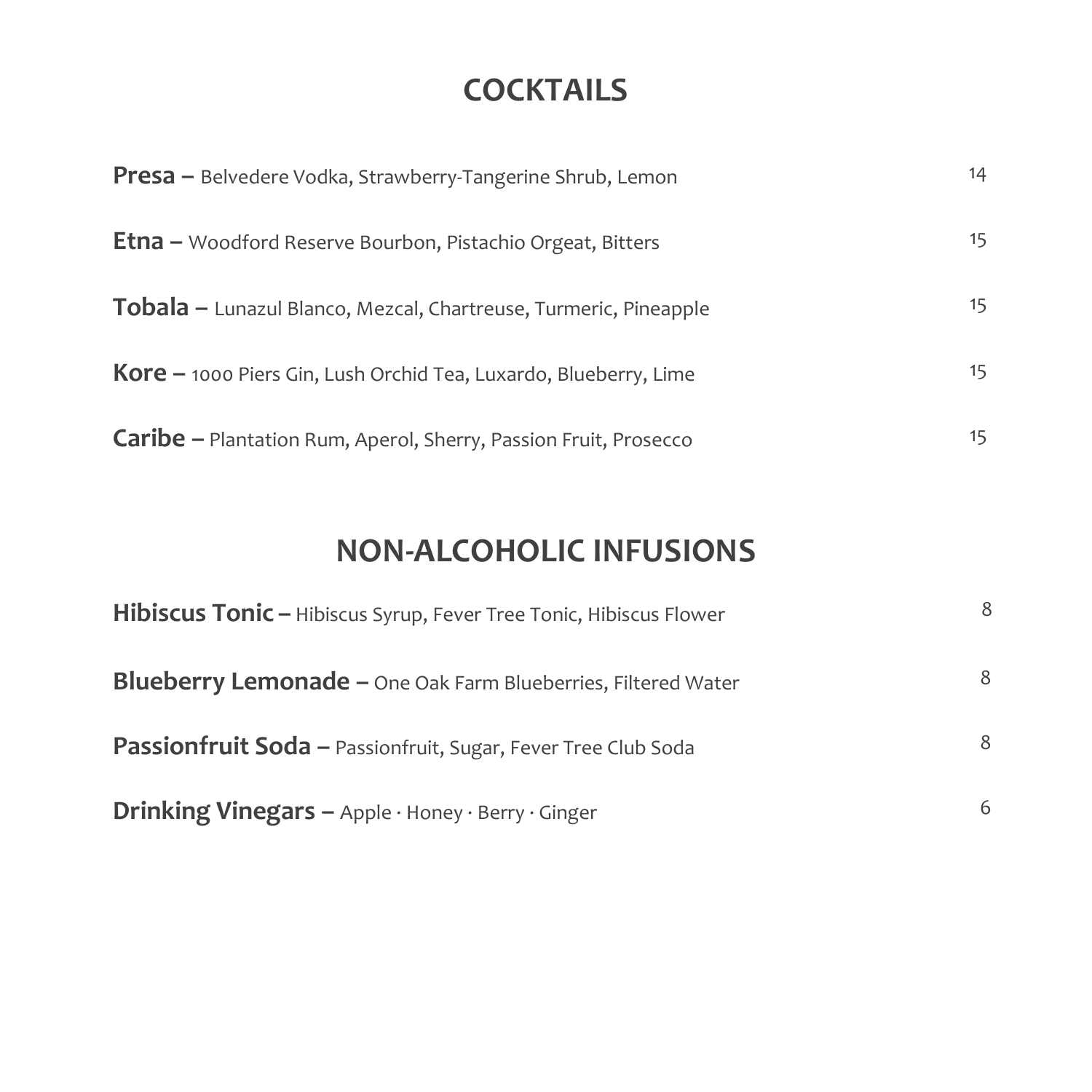# **WINES BY THE GLASS Sparkling**

| José Michel Tradition Brut, Champagne, France                        | 22 110  |  |
|----------------------------------------------------------------------|---------|--|
| Ribolla Gialla Brut, Klet Brda Peneča, Primorska, Slovenia 2019      | 10 50   |  |
| Aubry The Umstead Brut, Champagne, France                            | 19   95 |  |
| Laurent-Perrier Cuvée Rosé Brut, Champagne, France                   | 28 140  |  |
| White                                                                |         |  |
| Riesling, Long Shadows Poet's Leap, Columbia Valley, Washington 2020 | 13 52   |  |

| Grüner Veltliner, Steininger Ried Loisium, Kamptal, Austria 2020       | 14 56     |
|------------------------------------------------------------------------|-----------|
| Sauvignon Blanc, Pascal Reverdy Les Coûtes, Sancerre, France 2020      | 17 68     |
| Grenache Blanc, Sauoma Inopia blanc, Côtes du Rhône, France 2018       | 15 60     |
| Chardonnay, Glenelly Glass Collection, Stellenbosch, South Africa 2020 | 10 40     |
| Chardonnay, Maldonado Farm Worker, Napa Valley, California 2019        | $18$   72 |

#### **Rosé**

| Domaine la Colombe, Provence, France 2021          | $11 \mid 44$ |
|----------------------------------------------------|--------------|
| Lucia Lucy, Santa Lucia Highlands, California 2021 | 14 56        |

### **Red**

| Pinot Noir, Alexana The Umstead Cuvée, Willamette Valley, Oregon 2019       | $18$   72 |
|-----------------------------------------------------------------------------|-----------|
| Malbec, Jones von Drehle Estate Reserve, Yadkin Valley, North Carolina 2016 | 14 56     |
| Sangiovese, Ciacci Piccolomini, Rosso di Montalcino, Italy 2020             | 16 64     |
| Syrah Blend, Sparkman Cellars Wilderness, Columbia Valley, Washington 2019  | 12   48   |
| Carménère, Terranoble CA1, Colchaugua Valley, Chile 2018                    | 16 64     |
| Merlot Blend, Perelada Finca Malaveïna, Empordá, Spain 2018                 | 15 60     |
| Cabernet Sauvignon, Hightower, Red Mountain, Washington 2017                | 19 76     |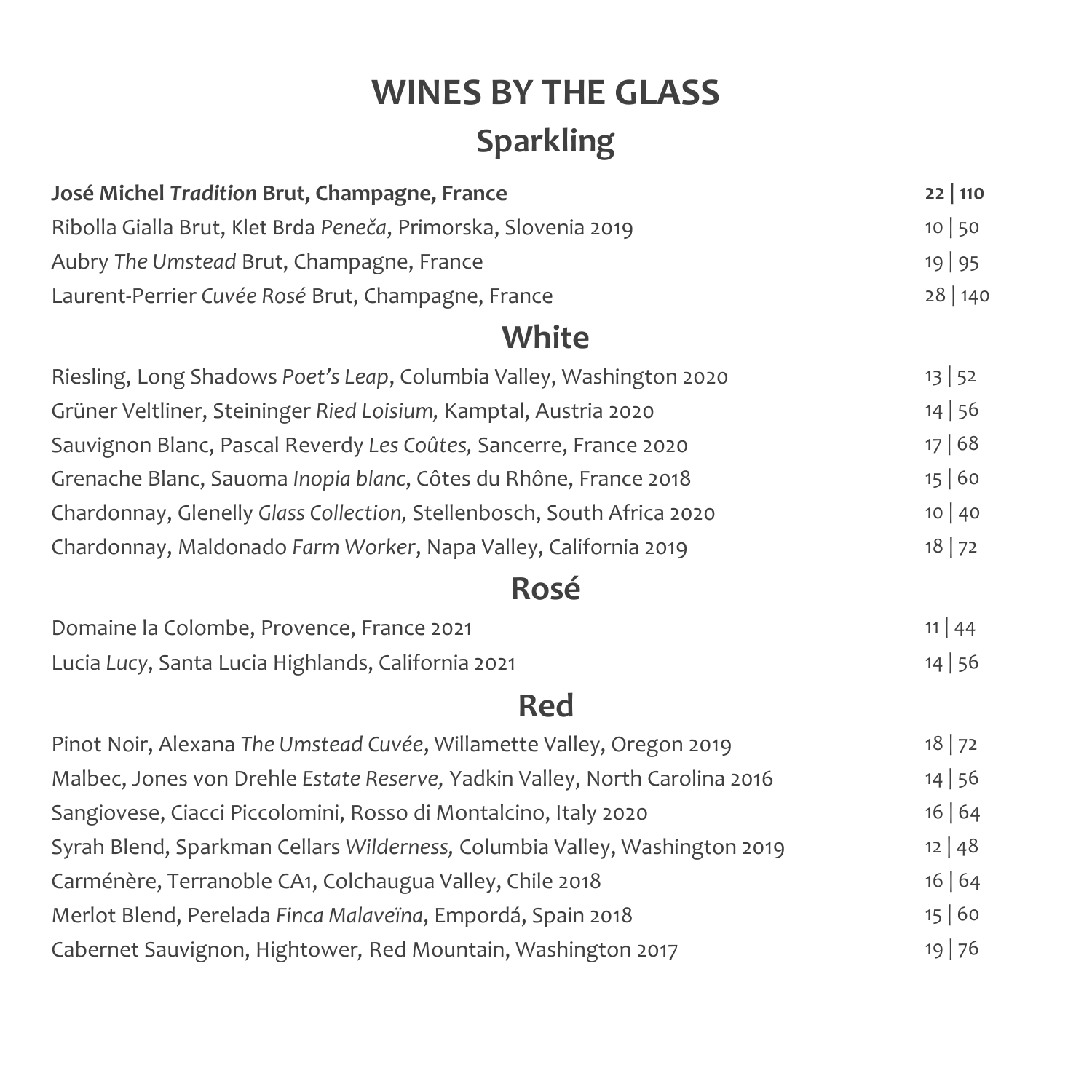# **WINES BY CORAVIN White**

| Chardonnay, Jean-Marc Brocard Vau de Vay 1er Cru, Chablis, France 2019 | 14 (3 oz) 28 (6 oz) 112 (BTL) |
|------------------------------------------------------------------------|-------------------------------|
| Sauvignon Blanc/Sémillon, Château Carbonnieux, Bordeaux, France 2017   | 17 (3 oz) 34 (6 oz) 136 (BTL) |
| Obaideh/Merwah, Chateau Musar, Bekaa Valley, Lebanon 2012              | 18 (3 oz) 36 (6 oz) 144 (BTL) |

#### **Red**

| Pinot Noir, Littorai Les Larmes, Anderson Valley, California 2020 | 16 (3 oz) 32 (6 oz) 128 (BTL)  |
|-------------------------------------------------------------------|--------------------------------|
| Grenache, Janasse Chaupin, Châteauneuf-du-Pape, France 2018       | 24 (3 oz) 48 (6 oz) 192 (BTL)  |
| Tempranillo, Riojanas Monte Real Gran Reserva, Rioja, Spain 1998  | 19 (3 oz) 38 (6 oz) 152 (BTL)  |
| Cabernet Blend, Croix de Beaucaillou, St. Julien, Bordeaux, 2010  | 32 (3 oz) 64 (6 oz) 256 (BTL)  |
| Cabernet, Mayacamas, Mt. Veeder, Napa Valley, California 2003     | 50 (3 oz) 100 (6 oz) 400 (BTL) |

#### **DESSERT WINES**

| Royal Tokaji 5 Puttonyos, Tokaji Aszú 2016            | 16                |
|-------------------------------------------------------|-------------------|
| Château du Hayot Andoyse, Sauternes 2007              | 12                |
| Château d'Yquem, Sauternes 2010 (*served via Coravin) | 90                |
| Fèlsina Vin Santo, Tuscany, Italy 2009                | 15                |
| Cossart Gordon Bual 10 Year Madeira                   | 13                |
| Valdespino Don Gonzalo Oloroso VOS Sherry             | 11                |
| Álvaro Domecq 1730 Pedro Ximenez Sherry               | $12 \overline{ }$ |
| Ramos Pinto Quinta de Ervamoira 10 Year Tawny Port    | 10 <sup>°</sup>   |
| Quinta do Mourao S. Leonardo 20 Year Tawny Port       | 16                |
| Taylor Fladgate Very Old Single Harvest Port 1961     | 55                |
| Warre's Vintage Port 1994                             | 26                |
| Wine & Soul Pintas Vintage Port 2014                  | 16                |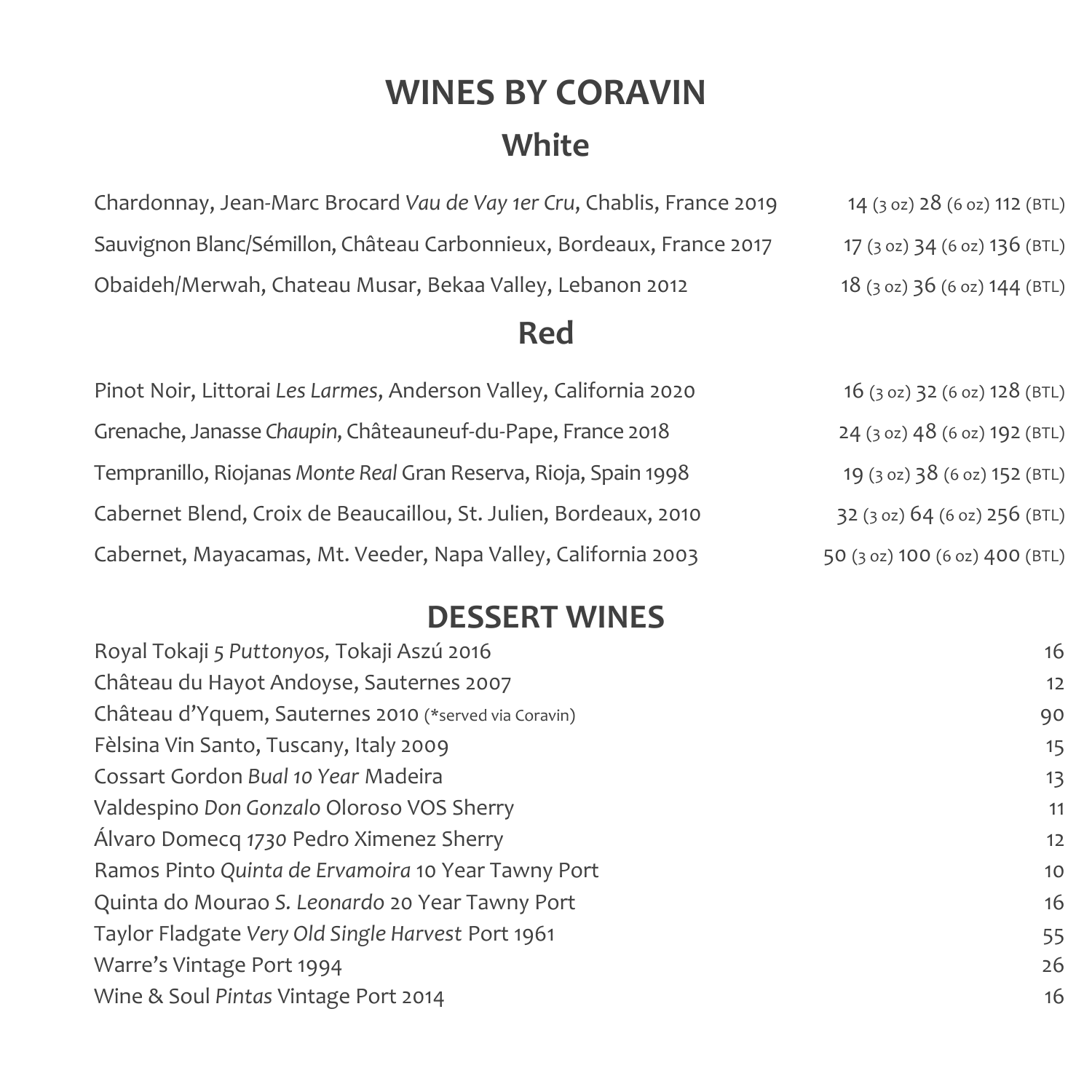# **CHAMPAGNE FAVORITES**

|       | #1010 Featured by the glass - José Michel Tradition Brut, Moussy<br>-the José Michel family is one of the founding members of Special Club Champagne.<br>Floral aromas of lemon zest, brioche. Palate shows grassy citrus fruit layers,<br>lemon curd, white cherry, toast, almond.<br>-30% of blend from a 20 year perpetual reserve, 7 g/l dosage, 70% Pinot Meunier, 30% Chardonnay | $22 \mid 110$ |
|-------|----------------------------------------------------------------------------------------------------------------------------------------------------------------------------------------------------------------------------------------------------------------------------------------------------------------------------------------------------------------------------------------|---------------|
|       | #1019 Paul Bara Réserve Grand Cru Brut, Bouzy<br>-from the single village of Bouzy, this offers a rich, opulent style framed by crisp, mouthwatering<br>bubbles.<br>-base year 2013, disgorged 07/2019, 7 g/l dosage, 80% Pinot Noir 20% Chardonnay                                                                                                                                    | 115           |
|       | #1025 2008 Henri Goutorbe Special Club, Ay<br>-'Club Trésors de Champagne' or 'Special Club' is the highest tier of Grower producers, with only<br>28 members, 2008 vintage was superb.<br>-disgorged 10/2020, 8.5 g/l dosage, 70% Pinot Noir 30% Chardonnay                                                                                                                           | 170           |
|       | #1066 Blanc de Blanc – Chartogne-Taillet Heurtebise Extra Brut, Merfy<br>-Alexander Chartogne learned from Anslem Selosse. Heurtebise is a single vineyard holding.<br>Chilseled style layered with minerality.<br>-base year 2016, disgorged 11/2019, 5 g/l dosage, 100% Chardonnay                                                                                                   | 170           |
|       | #1109 Blanc de Blanc - 2016 Philippe Fontaine Cuvée de Lys, Balnot-sur-Laignes<br>-one of only a handful of vintage Pinot Blanc in Champagne. Full flavored for blanc de blanc.<br>-zero dosage, 100% Pinot Blanc                                                                                                                                                                      | 150           |
| #1115 | Blanc de Noirs - Ulysse Collin Les Maillons, Cogny<br>-Ulysse Collin is one of the only producers releasing all of their Champagne as single vineyards.<br>Showing a heady and deep style, winemaker trained under Jacques Selosse.<br>-base year 2016, disgorged 3/2020, 1.7 g/l dosage, 100% Pinot Noir                                                                              | 225           |
|       | #1179 Rosé – Marie Copinet Caractère, Cuchery<br>-one of the few female-owned houses in Champagne. Intense color with flavors of fresh pink<br>grapefruit, strawberries, violets and dried herbs.<br>-7 g/l dosage, 50% Chardonnay, 20% Pinot Noir, 30% Pinot Meunier                                                                                                                  | 97            |

Scan or click for full wine bottle selection

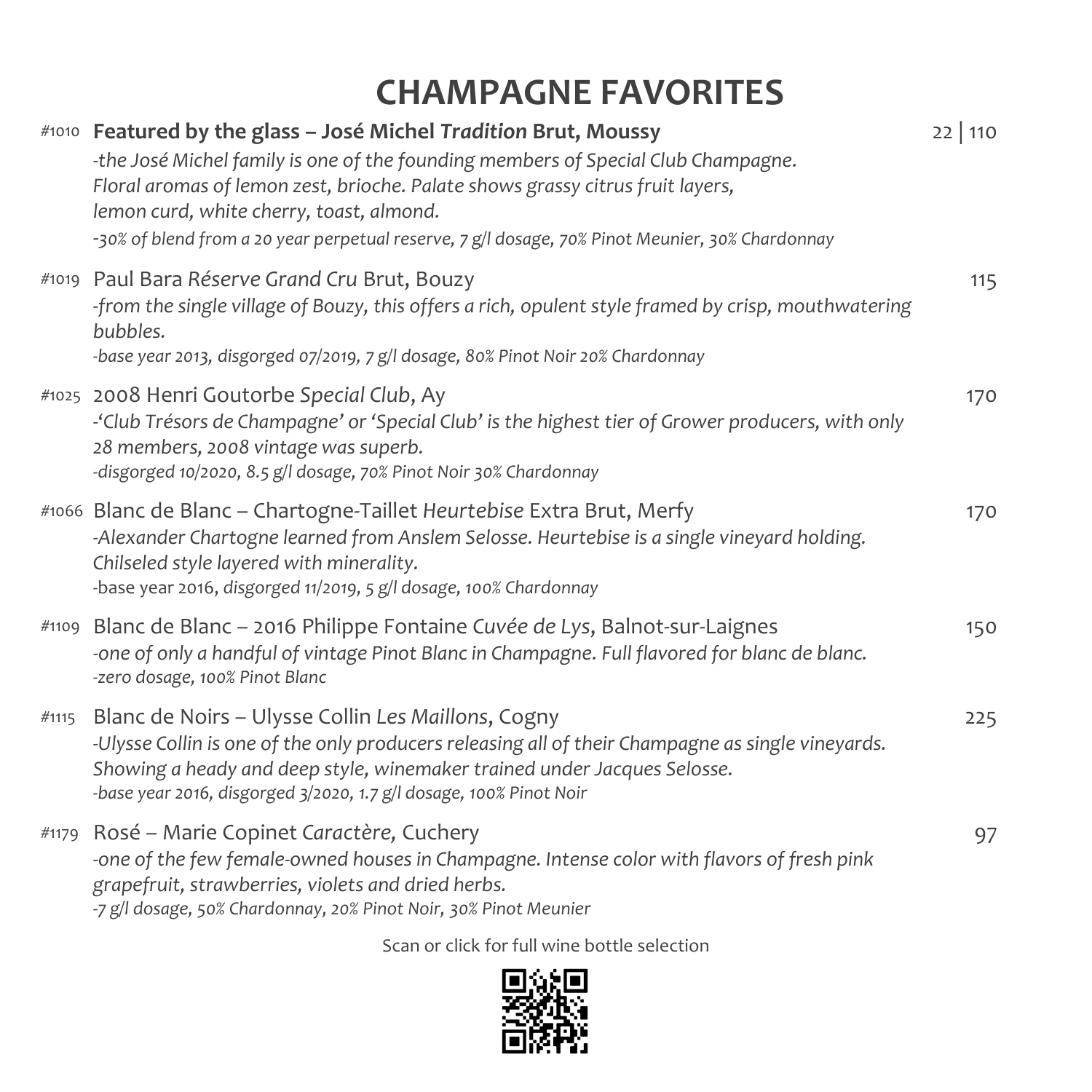### **BEERS**

| Fullsteam Paycheck, Pilsner                | Durham, NC         | $\overline{7}$ |
|--------------------------------------------|--------------------|----------------|
| White Street Kölsch                        | Wake Forest, NC    | $\overline{7}$ |
| Southern Pines Hefeweizen, Wheat           | Southern Pines, NC | $\overline{7}$ |
| Westbrook Gose, Sour                       | Mt Pleasant, SC    | 7              |
| Omission Pale Ale, Gluten Free Ale         | Portland, OR       | 6              |
| Olde Mecklenburg Copper, Altbier           | Charlotte, NC      | $\overline{7}$ |
| Haw River Mille Fleur, Saison              | Saxapahaw, NC      | 8(160z)        |
| Highland Gaelic Ale, American Amber Ale    | Asheville, NC      | 7              |
| Ponysaurus Scottish Ale                    | Durham, NC         | 8(160z)        |
| Trophy Trophy Wife, Session IPA            | Raleigh, NC        | $\overline{7}$ |
| Edmund's Oast Bound by Time, American IPA  | Charleston, SC     | 10(160z)       |
| R&D Backspin, Hazy IPA                     | Raleigh, NC        | 11(160z)       |
| Foothills People's Porter                  | Winston-Salem, NC  | $\overline{7}$ |
| Appalachian Mountain Southern Apple, Cider | Boone, NC          | 6              |
|                                            |                    |                |
|                                            |                    |                |
| <b>Miller Lite</b>                         | Wisconsin          | 6              |
| Heineken                                   | Holland            | 6              |
| Amstel Light                               | Netherlands        | 6              |
| St. Pauli Girl Non-Alcoholic               | Germany            | 6              |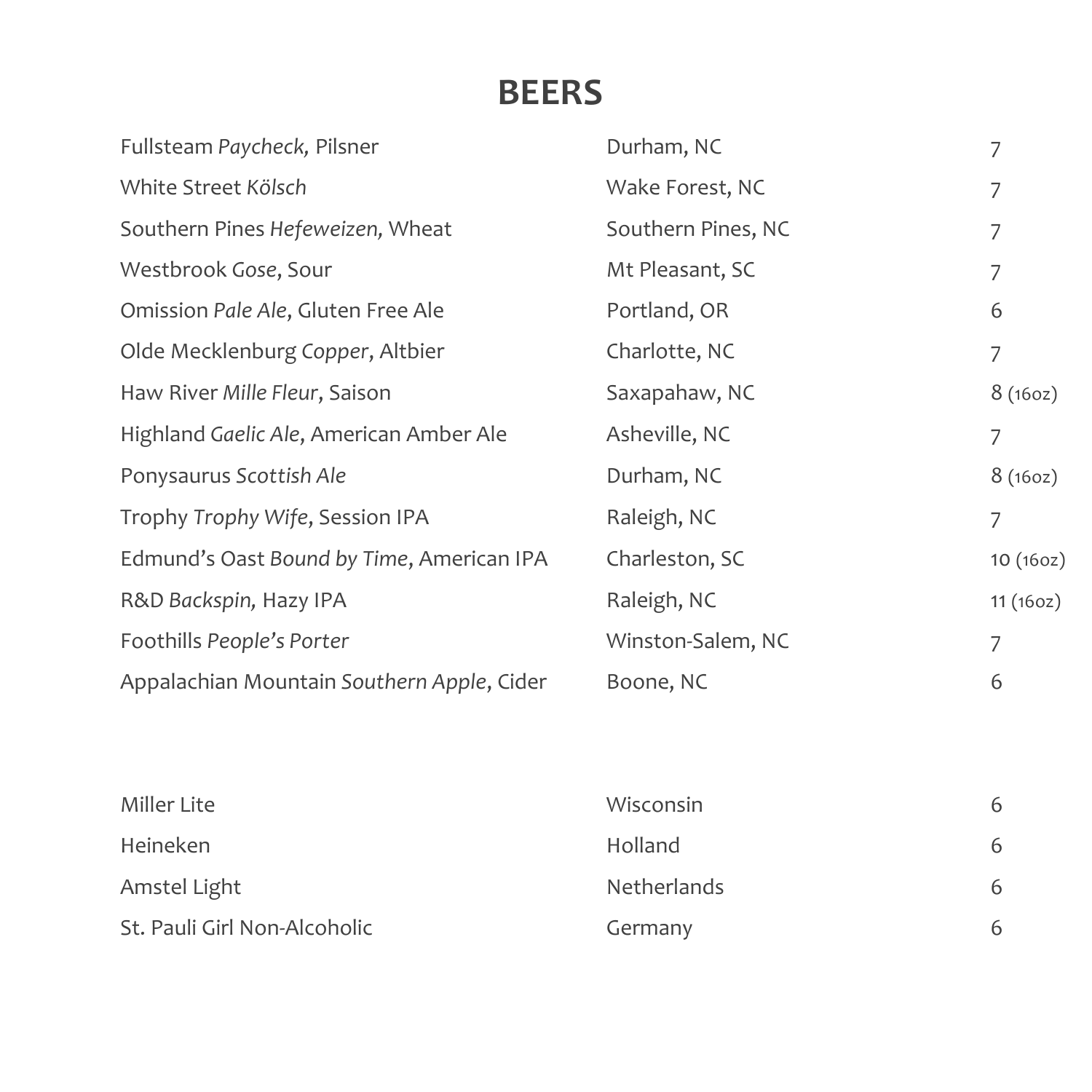# **SCOTCH**

| Ardbeg 10 Year        | 17 | Johnnie Walker Black         | 11  |
|-----------------------|----|------------------------------|-----|
| Ardberg An Oa         | 20 | Johnnie Walker Blue          | 45  |
| Dewar's               | 9  | Lagavulin 16 Year            | 32  |
| Glenfiddich 12 Year   | 14 | Laphroaig 10 Year            | 16  |
| Glenlivet 12 Year     | 14 | Macallan 12 Year             | 16  |
| Glenlivet 21 Year     | 30 | Macallan 12 Year Double Cask | 20  |
| Glendronach 12 Year   | 21 | Macallan 15 Year Fine Oak    | 31  |
| Glenmorangie 10 Year  | 14 | Macallan 18 Year             | 55  |
| Glenmorangie LaSanta  | 16 | <b>Macallan Rare Cask</b>    | 50  |
| Glenmorangie 18 Year  | 34 | Macallan 25 Year             | 250 |
| Glenmorangie Signet   | 60 | Oban 14 Year                 | 18  |
| Highland Park 12 Year | 14 | Talisker 10 Year             | 16  |
| Highland Park 18 Year | 45 |                              |     |

## **COGNAC/BRANDY**

| Christian Drouin Calvados | 14 | <b>Remy Martin VSOP</b> | 14. |
|---------------------------|----|-------------------------|-----|
| Copper & Kings            | 11 | Remy Martin XO          | 50  |
| Hennessy VSOP             | 20 | St. Remy VSOP           |     |
| Hennessy XO               | 65 | <b>Courvoisier VSOP</b> | 14  |

Pricing listed is based on a standard 1.5 ounce pour. Cocktails and mixed beverages subject to upcharge.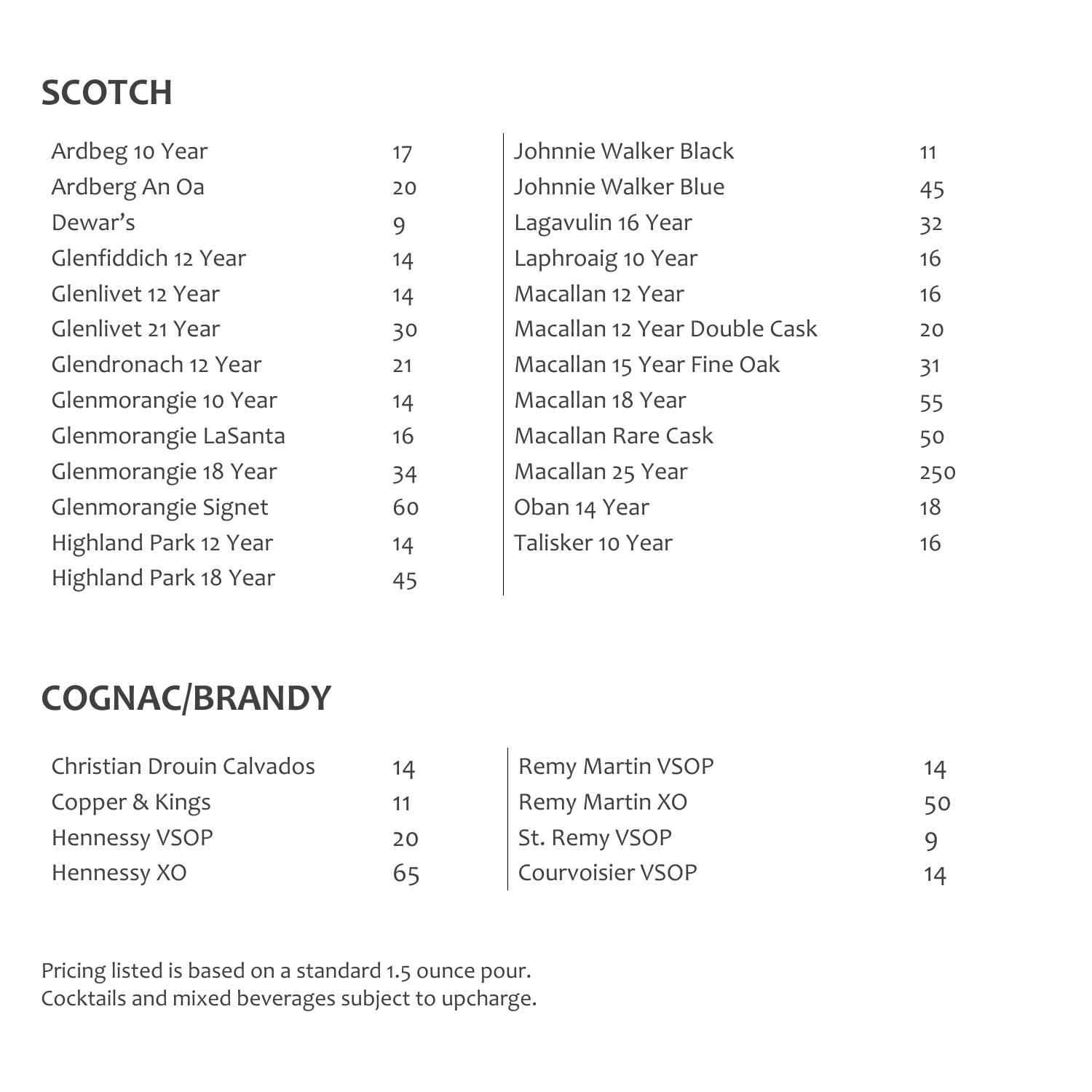## **WHISKY/WHISKEY/RYE**

| <b>Bulleit Rye</b>  | 11 |
|---------------------|----|
| Crown Royal         | q  |
| Crown Royal Reserve | 15 |
| Crown Royal XO      | 20 |
| Elijah Craig Rye    | 10 |
| George Dickel Rye   | 11 |
| Jack Daniel's       |    |

| <b>Bulleit Rye</b>  | 11 | Jameson               |    |
|---------------------|----|-----------------------|----|
| Crown Royal         |    | <b>Redemption Rye</b> | 9  |
| Crown Royal Reserve | 15 | Rittenhouse Rye       | q  |
| Crown Royal XO      | 20 | <b>RUA</b>            | 15 |
| Elijah Craig Rye    | 10 | Woodford Reserve Rye  | 12 |
|                     |    |                       |    |

### **BOURBON**

| Basil Hayden             | 14 |
|--------------------------|----|
|                          |    |
| Blade & Bow              | 15 |
| <b>Bulleit</b>           | 11 |
| <b>Bulleit 10 Year</b>   | 16 |
| Doc Porter               | 13 |
| Elijah Craig             | 9  |
| Four Roses Single Barrel | 14 |
| Four Roses Small Batch   |    |

| Basil Hayden                    | 14 | Jefferson's Ocean             | 25              |
|---------------------------------|----|-------------------------------|-----------------|
| <b>Blade &amp; Bow</b>          | 15 | Jefferson's Reserve           | 18              |
| <b>Bulleit</b>                  | 11 | Knob Creek                    | 12 <sup>2</sup> |
| <b>Bulleit 10 Year</b>          | 16 | Maker's Mark                  | 11              |
| Doc Porter                      | 13 | Old Forester 1920             | 18              |
| Elijah Craig                    | 9  | <b>Woodford Reserve</b>       | 12 <sup>2</sup> |
| <b>Four Roses Single Barrel</b> | 14 | Woodford Reserve Double Oaked | 18              |
|                                 |    |                               |                 |

Pricing listed is based on a standard 1.5 ounce pour. Cocktails and mixed beverages subject to upcharge.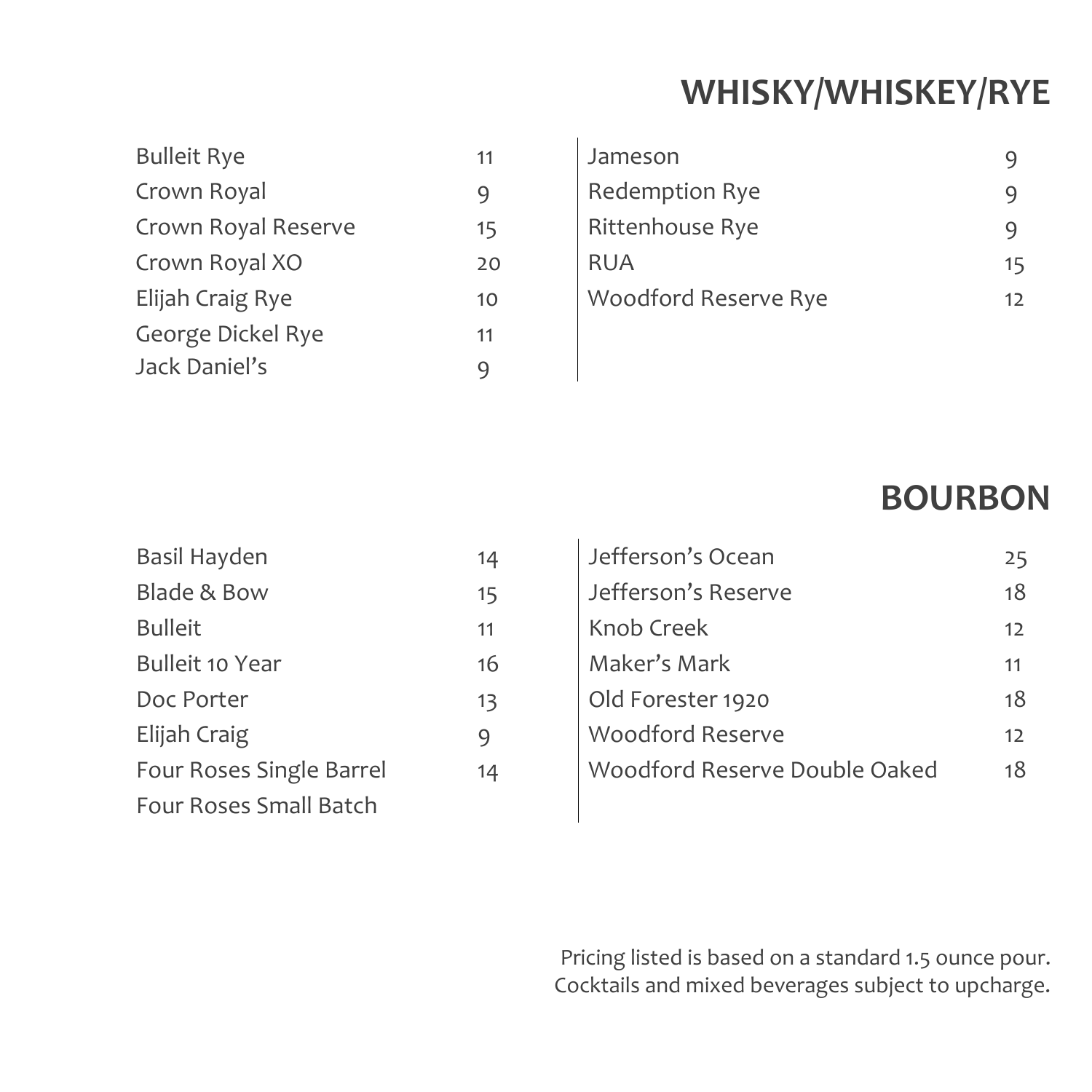## **RUM**

| Appleton Estate Signature   | 11 | Mount Gay Eclipse         |                 |
|-----------------------------|----|---------------------------|-----------------|
| Brugal 1888                 | 11 | Myers                     |                 |
| <b>Goslings Black Seal</b>  | q  | Plantation 5 Year         |                 |
| Muddy River Carolina Silver | q  | Pyrat XO Reserve          | 14              |
| Muddy River Coconut         | q  | Zacapa 23 Year            | 18              |
| Muddy River Spiced          | q  | Zaya Gran Reserva 12 Year | 12 <sup>2</sup> |

### **GIN**

| Beefeater                       | q  | Hendrick's           | 14                |
|---------------------------------|----|----------------------|-------------------|
| <b>Bombay Sapphire</b>          | q  | Nolet's Silver       | 14                |
| Cardinal                        | 11 | Tanqueray            |                   |
| <b>Cardinal Barrel Rested</b>   | 11 | <b>Tanqueray Ten</b> | 14                |
| <b>Conniption American</b>      | 11 | The Botanist         | $12 \overline{ }$ |
| <b>Conniption Navy Strength</b> | 14 | 1000 Piers           | 14                |

Pricing listed is based on a standard 1.5 ounce pour. Cocktails and mixed beverages subject to upcharge.